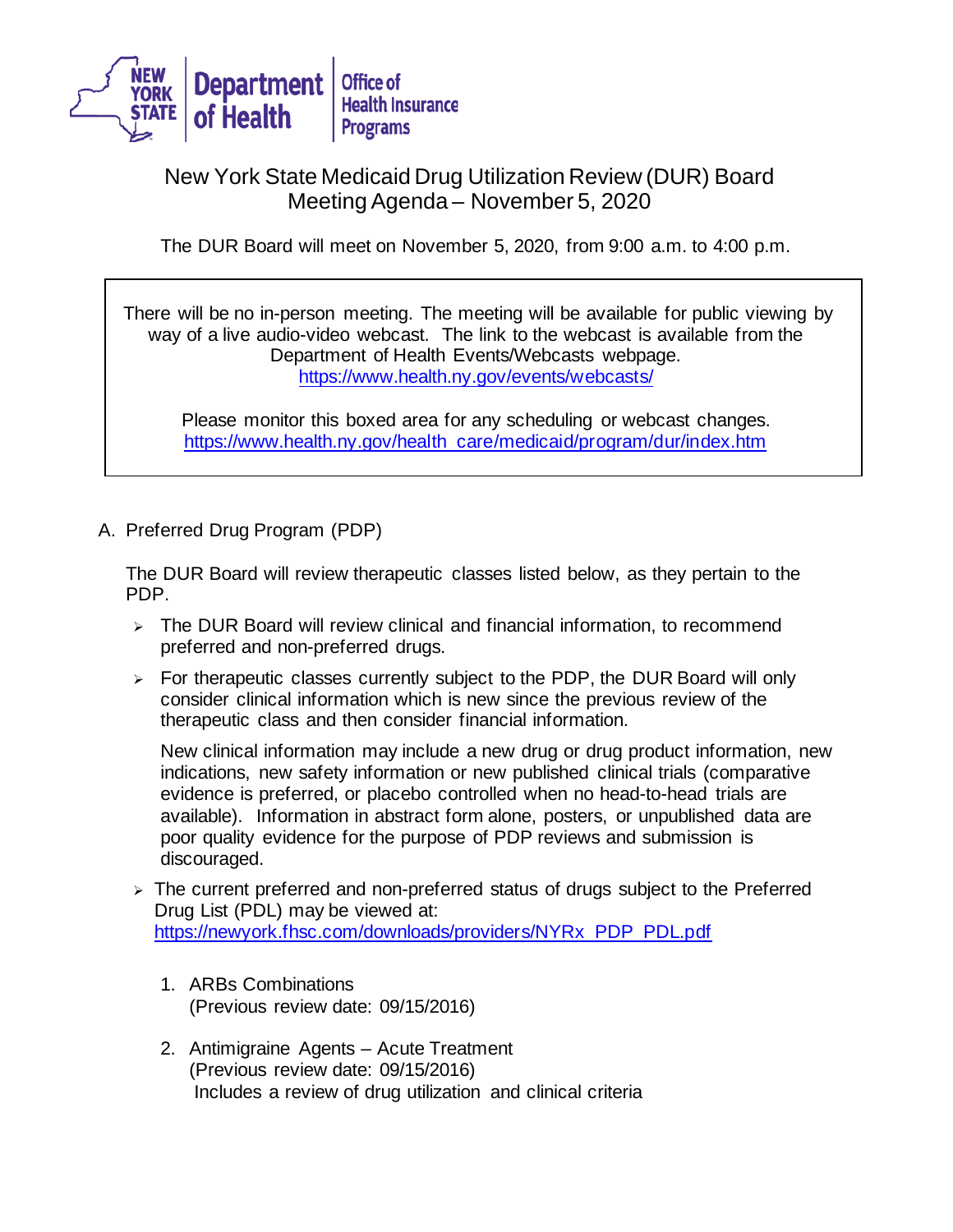- 3. Antipsychotics Second Generation (Previous review date: 04/27/2017)
- 4. Multiple Sclerosis Agents (Previous review date: 05/16/2019)
- 5. Gastrointestinal Antibiotics (Previous review date: 06/27/2013)
- 6. Immunomodulators- Systemic (Previous review date: 09/20/2018)
- B. Drug Utilization Reviews

The DUR Board will review the following topics and, if applicable, recommend clinical criteria and/or interventions to ensure appropriate drug utilization:

- 1. Opioids used for the treatment of acute pain and morphine milligram equivalent (MME) parameters.
- 2. Long Acting Injectable Antipsychotic utilization as related to the SUPPORT Act^. ^Substance Use-Disorder Prevention that Promotes Opioid Recovery and Treatment (SUPPORT) for Patients and Communities Act. <https://www.congress.gov/115/bills/hr6/BILLS-115hr6enr.pdf>

| $9:00 - 9:15$   | <b>Welcome and Opening Comments</b>             |
|-----------------|-------------------------------------------------|
| $9:15 - 10:45$  | <b>Public Comment Period</b>                    |
| $10:45 - 12:00$ | <b>PDP Clinical Reviews</b>                     |
| $12:00 - 1:00$  | Lunch/Executive Session (PDP Financial Reviews) |
| $1:00 - 1:30$   | <b>PDP Recommendations</b>                      |
| $1:30 - 3:30$   | <b>Drug Utilization Reviews</b>                 |
| $3:30 - 4:00$   | Final Comments and Adjournment                  |

Agenda Timeline (subject to change based on meeting proceedings)

Interested parties must submit a request to provide public comment during the DUR Board meeting and complete the registration process by October 25, 2020. Requests to provide public comment may be made by calling 518-486-3209 or e-mailing [dur@health.ny.g](mailto:dur@health.ny.)ov (please reference DUR Board Meeting Speaker Request).